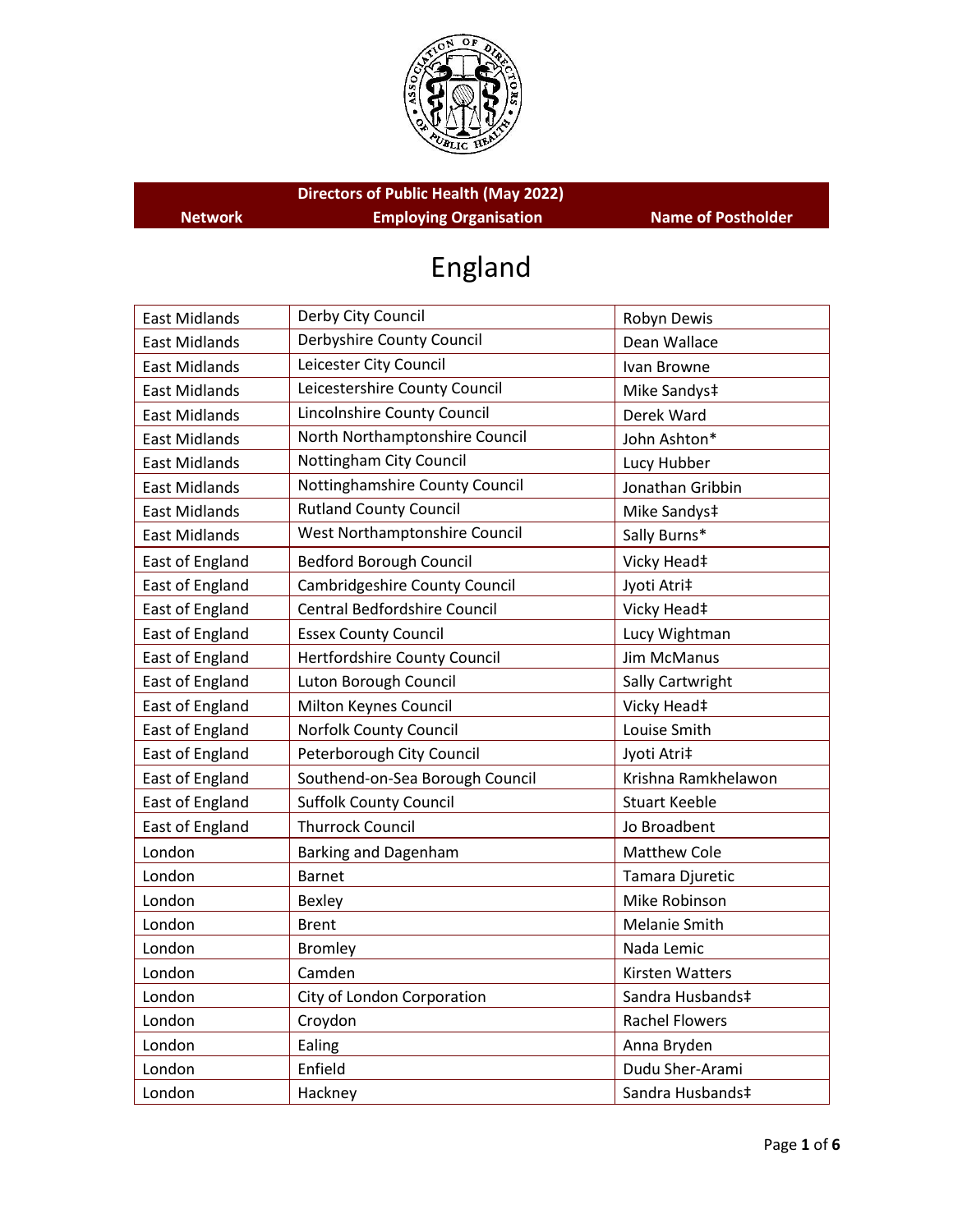| London            | Hammersmith and Fulham                     | Nicola Lang            |
|-------------------|--------------------------------------------|------------------------|
| London            | Haringey                                   | <b>Will Maimaris</b>   |
| London            | Harrow                                     | Carole Furlong         |
| London            | Havering                                   | <b>Mark Ansell</b>     |
| London            | Hillingdon                                 | Kelly O'Neill#*        |
| London            | Hounslow                                   | Kelly O'Neill#*        |
| London            | Islington                                  | Jonathan O'Sullivan*   |
| London            | Lambeth                                    | <b>Ruth Hutt</b>       |
| London            | Lewisham                                   | <b>Catherine Mbema</b> |
| London            | Merton                                     | Dagmar Zeuner          |
| London            | Newham                                     | Jason Strelitz         |
| London            | Redbridge                                  | Gladys Xavier*         |
| London            | Richmond upon Thames                       | Shannon Katiyo‡        |
| London            | Royal Borough of Greenwich                 | Steve Whiteman         |
| London            | Royal Borough of Kensington and Chelsea    | Anna Raleigh‡          |
| London            | Royal Borough of Kingston upon Thames      | Iona Lidington         |
| London            | Southwark                                  | Sangeeta Leahy         |
| London            | Sutton                                     | Imran Choudhury        |
| London            | <b>Tower Hamlets</b>                       | Somen Banerjee         |
| London            | <b>Waltham Forest</b>                      | Joe McDonnell          |
| London            | Wandsworth                                 | Shannon Katiyo‡        |
| London            | <b>Westminster City Council</b>            | Anna Raleigh‡          |
| North East        | Darlington Borough Council                 | <b>Penny Spring</b>    |
| North East        | Durham County Council                      | Amanda Healy           |
| <b>North East</b> | Gateshead Metropolitan Borough Council     | Alice Wiseman          |
| North East        | Hartlepool Borough Council                 | Craig Blundred         |
| North East        | Middlesbrough Borough Council              | Mark Adams‡            |
| North East        | Newcastle City Council                     | Lorna Smith*           |
| <b>North East</b> | North Tyneside Council                     | <b>Wendy Burke</b>     |
| North East        | Northumberland County Council              | Elizabeth Morgan       |
| North East        | Redcar and Cleveland Borough Council       | Mark Adams‡            |
| <b>North East</b> | South Tyneside Council                     | <b>Tom Hall</b>        |
| North East        | Stockton-on-Tees Borough Council           | Sarah Bowman-Abouna    |
| North East        | <b>Sunderland City Council</b>             | Gerry Taylor           |
| North West        | Blackburn with Darwen Borough Council      | Abdul Razaq            |
| North West        | <b>Blackpool Borough Council</b>           | Arif Rajpura           |
| North West        | <b>Bolton Metropolitan Borough Council</b> | Helen Lowey            |
| North West        | Bury Metropolitan Borough Council          | Lesley Jones           |
| North West        | <b>Cheshire East Council</b>               | Matt Tyrer             |
| North West        | <b>Cheshire West and Chester Council</b>   | Ian Ashworth           |
| North West        | <b>Cumbria County Council</b>              | Colin Cox              |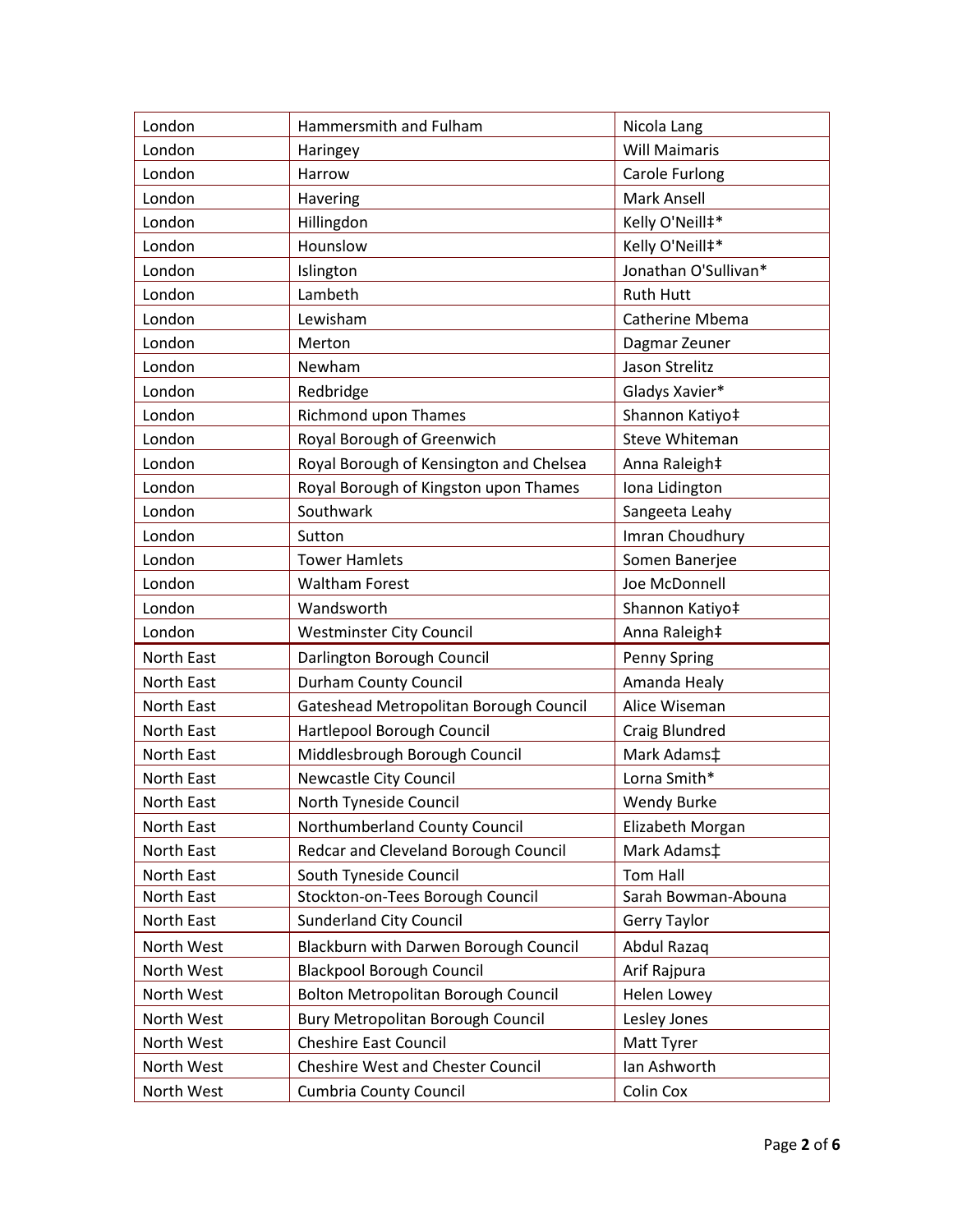| North West | Halton Borough Council                  | Ifeoma Onyia         |
|------------|-----------------------------------------|----------------------|
| North West | Knowsley Metropolitan Borough Council   | Sarah McNulty        |
| North West | Lancashire County Council               | Sakthi Karunanithi   |
| North West | Liverpool City Council                  | Matthew Ashton       |
| North West | Manchester City Council                 | David Regan          |
| North West | Oldham Metropolitan Borough Council     | Katrina Stephens     |
| North West | Rochdale Metropolitan Borough Council   | Kuiama Thompson      |
| North West | Salford City Council                    | Muna Abdel Aziz      |
| North West | Sefton Metropolitan Borough Council     | Margaret Jones       |
| North West | <b>St Helens Council</b>                | Ruth Du Plessis      |
| North West | Stockport Metropolitan Borough Council  | Jennifer Connolly    |
| North West | Tameside Metropolitan Borough Council   | Debbie Watson*       |
| North West | Trafford Metropolitan Borough Council   | <b>Eleanor Roaf</b>  |
| North West | Warrington Borough Council              | Thara Raj            |
| North West | Wigan Metropolitan Borough Council      | Kate Ardern          |
| North West | <b>Wirral Council</b>                   | Julie Webster        |
| South East | <b>Bracknell Forest Council</b>         | Stuart Lines‡        |
| South East | <b>Brighton and Hove City Council</b>   | Alistair Hill        |
| South East | <b>Buckinghamshire County Council</b>   | Jane O'Grady         |
| South East | <b>East Sussex County Council</b>       | Darrell Gale         |
| South East | Hampshire County Council                | Simon Bryant‡        |
| South East | Isle of Wight Council                   | Simon Bryant‡        |
| South East | Kent County Council                     | Anjan Ghosh          |
| South East | <b>Medway Council</b>                   | James Williams       |
| South East | <b>Oxfordshire County Council</b>       | Ansaf Azhar          |
| South East | <b>Portsmouth City Council</b>          | Helen Atkinson       |
| South East | <b>Reading Borough Council</b>          | Tracy Daszkiewicz‡   |
| South East | Royal Borough of Windsor and Maidenhead | Stuart Lines‡        |
| South East | Slough Borough Council                  | Stuart Lines‡        |
| South East | Southampton City Council                | Debbie Chase         |
| South East | <b>Surrey County Council</b>            | Ruth Hutchinson      |
| South East | West Berkshire Council                  | Tracy Daszkiewicz‡   |
| South East | <b>West Sussex County Council</b>       | Alison Challenger    |
| South East | Wokingham Borough Council               | Tracy Daszkiewicz‡   |
| South West | Bath and North East Somerset Council    | Rebecca Reynolds     |
|            | Bournemouth, Christchurch and Poole     |                      |
| South West | Council                                 | Sam Crowe‡           |
| South West | <b>Bristol City Council</b>             | Christina Gray       |
| South West | <b>Cornwall Council</b>                 | Rachel Wigglesworth‡ |
| South West | Council of the Isles of Scilly          | Rachel Wigglesworth‡ |
| South West | Devon County Council                    | Steve Brown          |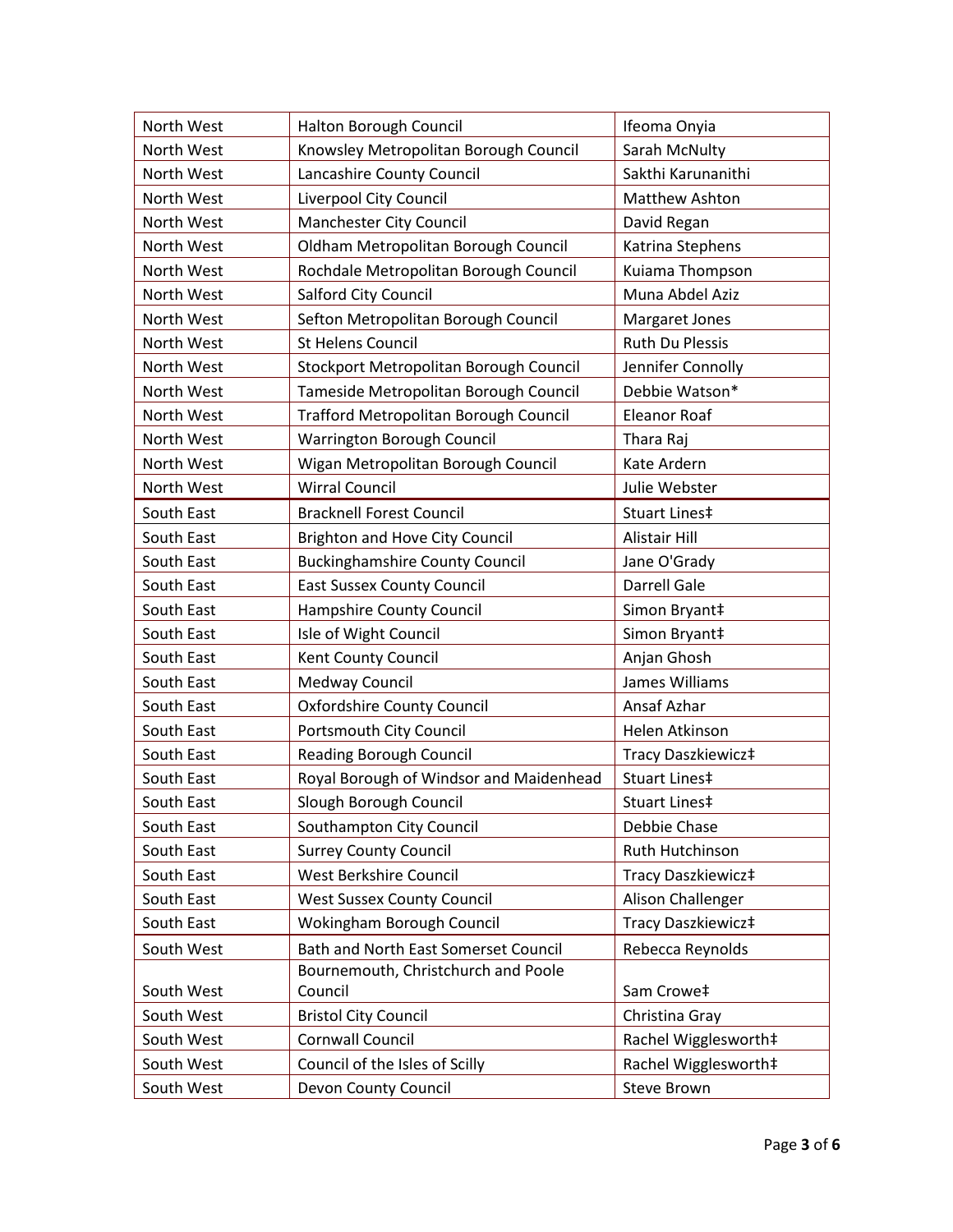| South West           | <b>Dorset County Council</b>            | Sam Crowe‡              |
|----------------------|-----------------------------------------|-------------------------|
| South West           | <b>Gloucestershire County Council</b>   | Sarah Scott             |
| South West           | North Somerset Council                  | Matt Lenny              |
| South West           | <b>Plymouth City Council</b>            | <b>Ruth Harrell</b>     |
| South West           | <b>Somerset County Council</b>          | <b>Trudi Grant</b>      |
| South West           | South Gloucestershire Council           | Sara Blackmore          |
| South West           | Swindon Borough Council                 | <b>Steve Maddern</b>    |
| South West           | <b>Torbay Council</b>                   | Lincoln Sargeant        |
| South West           | <b>Wiltshire Council</b>                | Kate Blackburn          |
| <b>West Midlands</b> | <b>Birmingham City Council</b>          | <b>Justin Varney</b>    |
| <b>West Midlands</b> | City of Wolverhampton Council           | John Denley             |
| <b>West Midlands</b> | <b>Coventry City Council</b>            | <b>Allison Duggal</b>   |
| <b>West Midlands</b> | Dudley Metropolitan Borough Council     | Mayada Abu Affan*       |
| <b>West Midlands</b> | Herefordshire Council                   | <b>Matthew Pearce</b>   |
| <b>West Midlands</b> | Sandwell Metropolitan Borough Council   | Lisa McNally            |
| <b>West Midlands</b> | Shropshire Council                      | Rachel Robinson         |
| <b>West Midlands</b> | Solihull Metropolitan Borough Council   | <b>Ruth Tennant</b>     |
| <b>West Midlands</b> | <b>Staffordshire County Council</b>     | <b>Richard Harling</b>  |
| <b>West Midlands</b> | Stoke-on-Trent City Council             | Andrea Fallon*          |
| <b>West Midlands</b> | Telford & Wrekin Council                | Liz Noakes              |
| <b>West Midlands</b> | Walsall Metropolitan Borough Council    | Stephen Gunther         |
| <b>West Midlands</b> | <b>Warwickshire County Council</b>      | Shade Agboola           |
| <b>West Midlands</b> | <b>Worcestershire County Council</b>    | Elizabeth Altay *       |
| Yorks & Humber       | Barnsley Metropolitan Borough Council   | Julia Burrows           |
| Yorks & Humber       | Calderdale Metropolitan Borough Council | Deborah Harkins         |
|                      | City of Bradford Metropolitan District  |                         |
| Yorks & Humber       | Council                                 | Sarah Muckle            |
| Yorks & Humber       | City of York Council                    | <b>Sharon Stoltz</b>    |
| Yorks & Humber       | Doncaster Metropolitan Borough Council  | <b>Rupert Suckling</b>  |
| Yorks & Humber       | East Riding of Yorkshire Council        | Andy Kingdom            |
| Yorks & Humber       | Hull City Council                       | Julia Weldon            |
| Yorks & Humber       | <b>Kirklees Council</b>                 | Rachel Spencer-Henshall |
| Yorks & Humber       | Leeds City Council                      | Victoria Eaton          |
| Yorks & Humber       | North East Lincolnshire Council         | Derek Ward              |
| Yorks & Humber       | North Lincolnshire Council              | Derek Ward              |
| Yorks & Humber       | North Yorkshire County Council          | Louise Wallace          |
| Yorks & Humber       | Rotherham Metropolitan Borough Council  | Ben Anderson            |
| Yorks & Humber       | Sheffield City Council                  | Greg Fell               |
| Yorks & Humber       | Wakefield Metropolitan District Council | Anna Hartley            |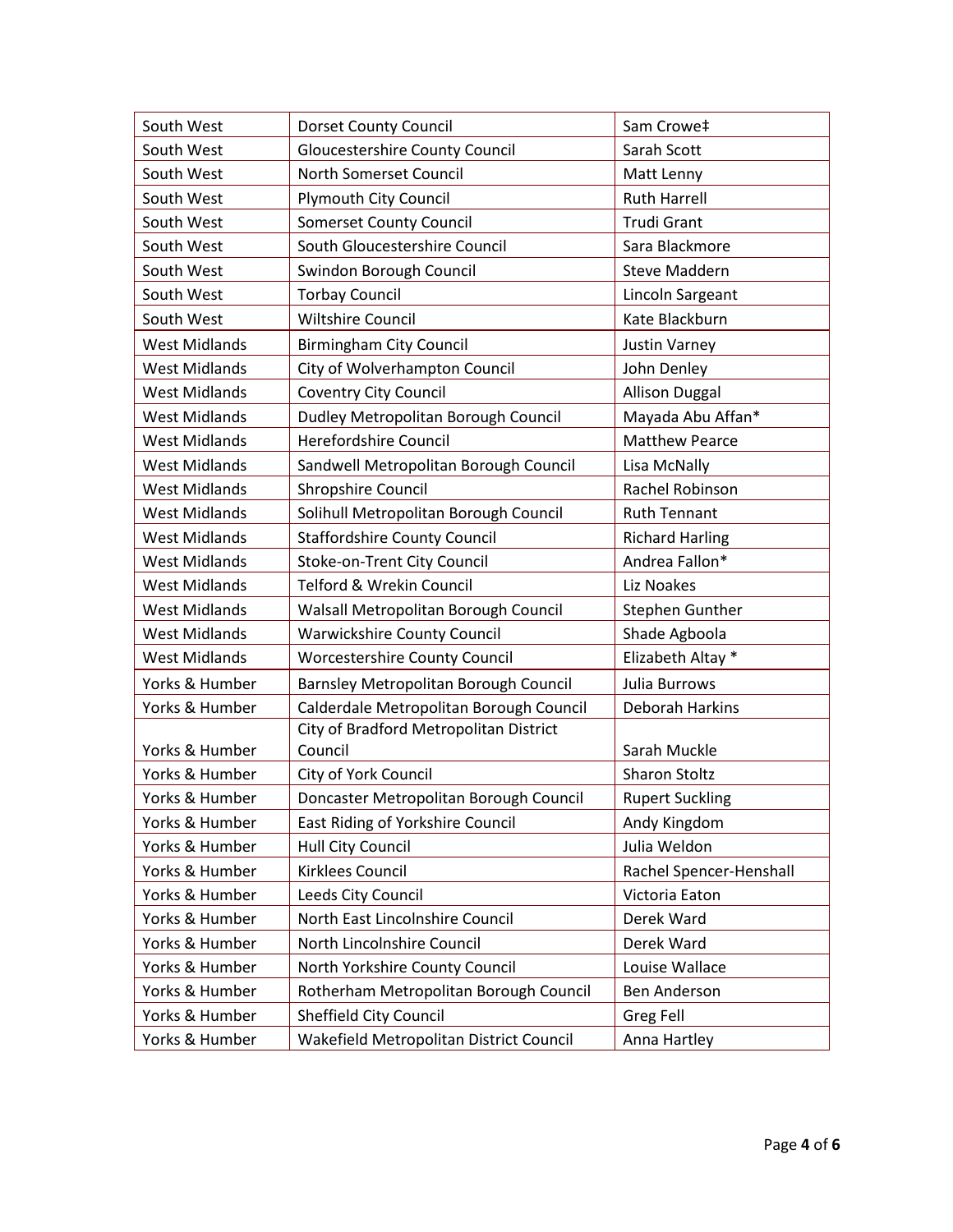#### **Directors of Public Health (May 2022) Employing Organisation Name of Postholder**

## Northern Ireland (Public Health Agency)

Public Health Agency **Brid Farrell\*** 

#### Scotland

| NHS Ayrshire and Arran             | Lynne McNiven         |
|------------------------------------|-----------------------|
| <b>NHS Borders</b>                 | <b>Tim Patterson</b>  |
| <b>NHS Dumfries &amp; Galloway</b> | Valerie White         |
| <b>NHS Fife</b>                    | Joy Tomlinson         |
| NHS Forth Valley                   | <b>Graham Foster</b>  |
| <b>NHS Grampian</b>                | Susan Webb            |
| NHS Greater Glasgow and Clyde      | Emilia Crighton*      |
| <b>NHS Highland</b>                | <b>Tim Allison</b>    |
| <b>NHS Lanarkshire</b>             | Josephine Pravinkumar |
| <b>NHS Lothian</b>                 | Dona Milne            |
| <b>NHS Orkney</b>                  | Louise Wilson         |
| <b>NHS Shetland</b>                | Susan Laidlaw*        |
| <b>NHS Tayside</b>                 | Emma Fletcher         |
| NHS Western Isles                  | <b>Maggie Watts</b>   |

#### Wales

| Aneurin Bevan UHB           | Sarah Aitken    |
|-----------------------------|-----------------|
| Betsi Cadwaladr UHB         | Teresa Owen     |
| Cardiff and Vale UHB        | Fiona Kinghorn* |
| Cwm Taf UHB                 | Kelechi Nnoaham |
| Hywel Dda UHB               | Vacancy         |
| Powys Teaching Health Board | Vacancy         |
| Swansea Bay UHB             | Keith Reid      |